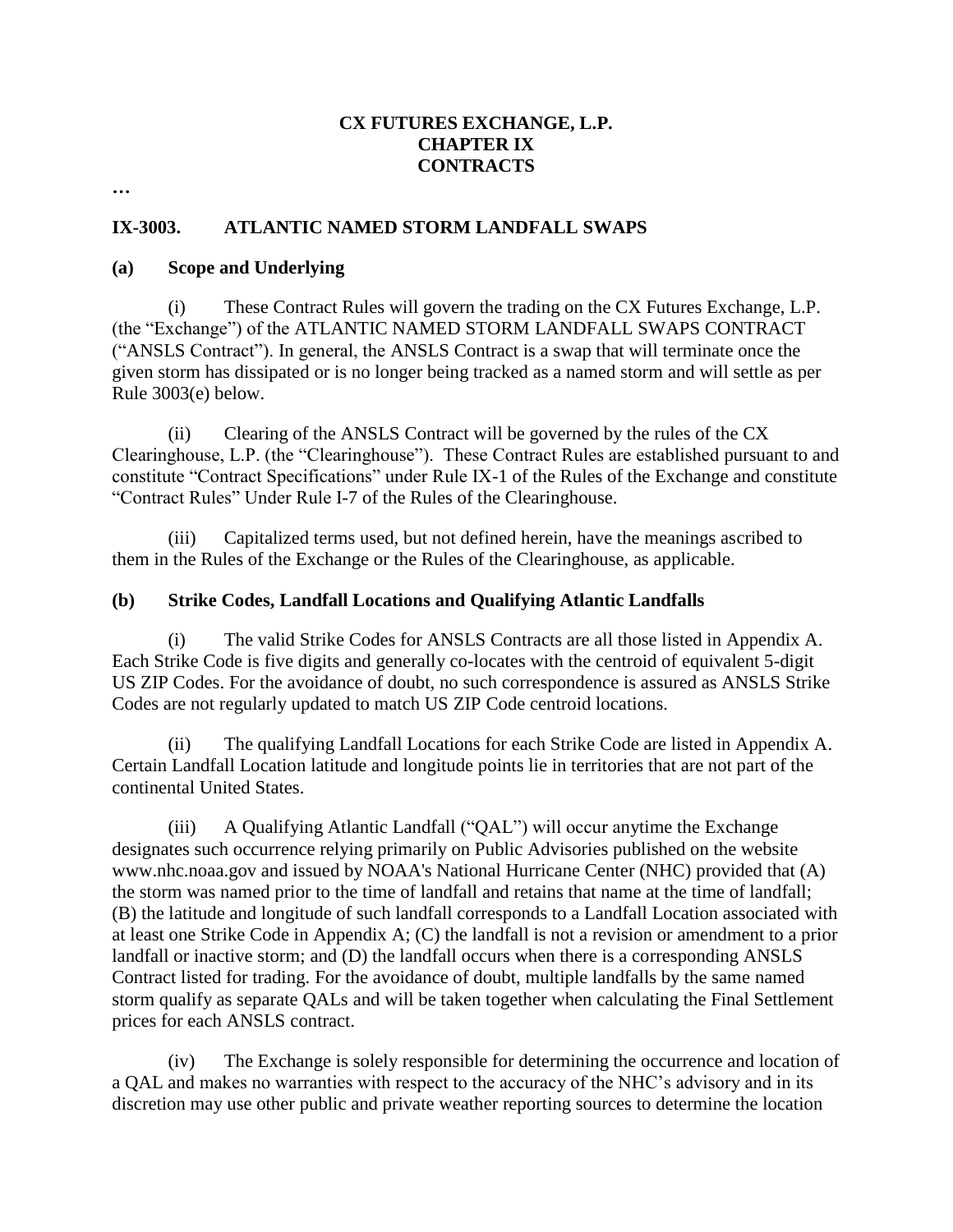of a QAL when doing so is in the best interest of the marketplace. The Exchange shall document the information on which it declares a QAL.

(v) All QALs will be published on the Exchange website and include named storm, date and time of landfall, latitude and longitude of landfall.

## **(c) Placement of Bids**

(i) Immediately after an ANSLS Contract is listed, Participants, through the Exchange, will be able to bid for contracts by specifying the Strike Code of the contract. The Bid Price for each Contract's Strike Code shall be the highest Bid for that Strike Code reached on Table 1.. By way of example, if the Bid Price for the 10055 Strike Code reaches \$2.50 based on Table 1 because it's within 56 miles of the 36-hour storm forecast location, the Bid Price shall remain at \$2.50 even if subsequently the storm moves such that 10055 Strike Code becomes outside of that range. Once a Strike Code is "in range" and unavailable for additional bidding, it shall remain unavailable for additional bidding for the contract's duration.

(ii) A named storm's forecast locations and last reported position will be taken from National Hurricane Center Advisories ("Advisory") and updated by the Exchange at least once each Trading Day provided such information is made available by the NHC. The Exchange will post a link to any Advisory used for Bid Price determination and the effective time of such Bid Price changes on its website.

| Table 1                                                   |                                                             |
|-----------------------------------------------------------|-------------------------------------------------------------|
| Any of a Strike Code's<br>Landfall Location(s) lie within | <b>Bid Price and</b><br><b>Original Margin per Contract</b> |
| 26 miles of the last reported storm location, or          | Strike Code is "in range" and                               |
| 26 miles of the 12-hour storm forecast location, or       | unavailable for additional                                  |
| 43 miles of the 24-hour storm forecast location.          | bidding.                                                    |
| 56 miles of the 36-hour storm forecast location.          | \$2.50                                                      |
| 74 miles of the 48-hour storm forecast location.          | \$2.25                                                      |
| 103 miles of the 72-hour storm forecast location.         | \$2.00                                                      |
| 151 miles of the 96-hour storm forecast location.         | \$1.75                                                      |
| 198 miles of the 120-hour storm forecast location.        | \$1.50                                                      |
| Storm is named, but outside of locations listed above.    | \$1.25                                                      |
| Storm name has not yet been assigned to a storm by NHC.   | \$1.00                                                      |

(iii) The Bid Price per contract must be deposited with each bid as Original Margin with the Clearinghouse.

(iv) Bids may not be cancelled once entered onto the CX Direct System; provided however, the Strike Code of a bid that has been entered may be modified if (A) the modified bid is for the same ANSLS contract as the original bid and (B) the original Bid Price is bid for the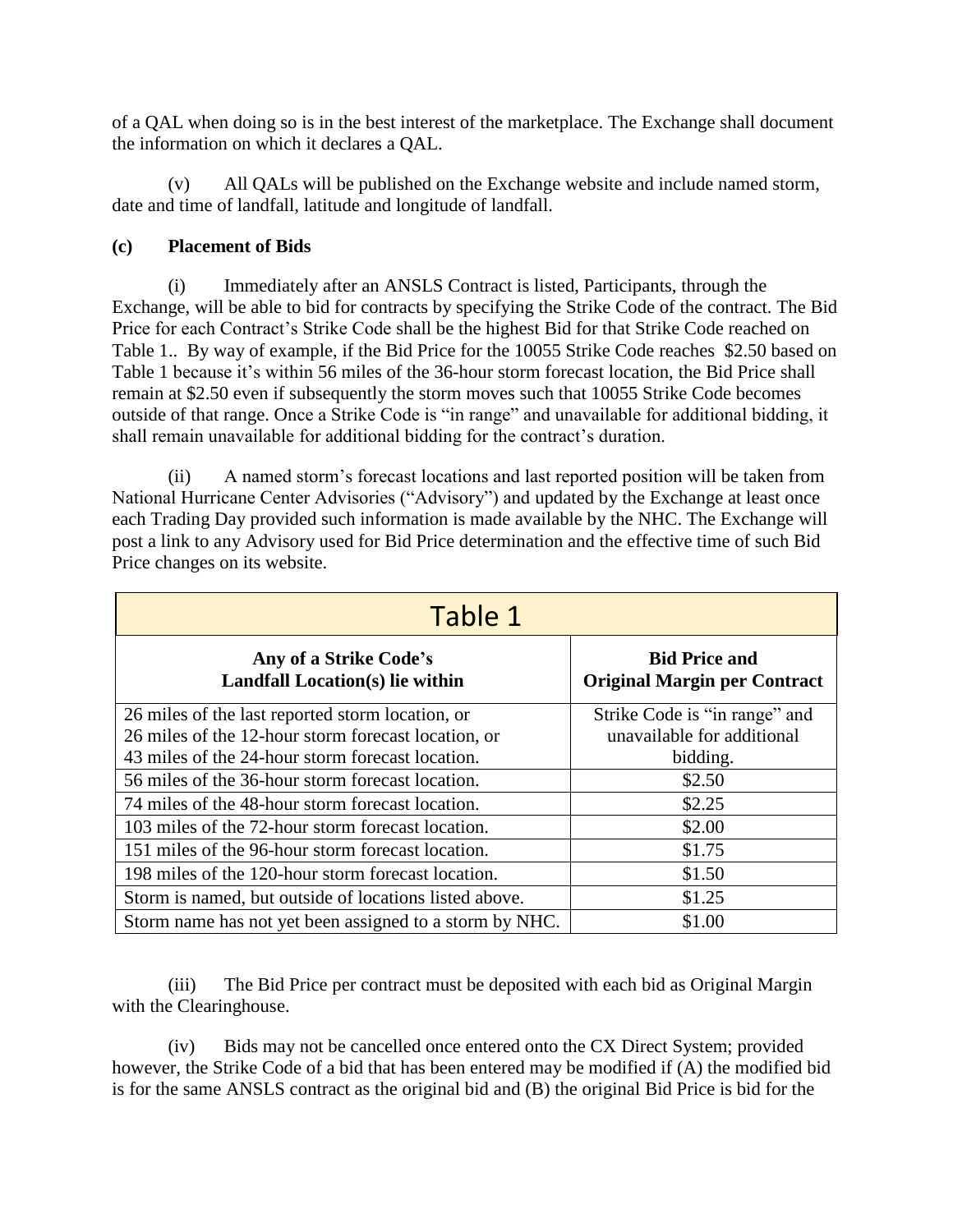modified Strike Code and is retained on deposit as Original Margin with the Clearinghouse. For the avoidance of doubt, there shall be no reductions in Bid Price, even if the contract premium price for the new Strike Code in effect at the time the bid is modified is for a lower amount than the original Bid Price.

(iv) Once a position is created by the CX Direct System the position may not be liquidated except by Final Settlement as provided under Rule IX-3003(e).

#### **(d) [Reserved]**

#### **(e) Termination of Trading and Determination of Final Settlement for each Strike Code**

"Termination of Trading" means the end of trading in an ANSLS contract and shall occur at 10:00 AM ET on the Trading Day following the earliest of (A) the named storm dissipated or will no longer be tracked as a named storm, (B) the named storm is not expected to have a potential Landfall Location listed in Appendix A, or (C) the first business day after November 30<sup>th</sup> of the respective calendar year on which there is no named storm active in the Atlantic basin. "Final Settlement" is the process following Termination of Trading in which either a QAL has occurred and each contract will settle as per Rule 3003(e)(i) or a QAL has not occurred and each contract will settle as per Rule 3003(e)(ii) below.

(i) Upon Final Settlement, if a QAL has (or multiple QALs have) occurred for the respective contract, then each position holder will receive a payout on his or her position equal to the number of contracts at each Strike Code times the respective Final Settlement Price for each contract. The Final Settlement Price for each contract at each Strike Code is calculated using the procedure in this subparagraph. The Final Settlement Price for any contract is at least \$0.01 and no more than \$249.99. For the avoidance of doubt, any Strike Codes listed in Appendix A that do not have open interest at the time of Final Settlement are excluded from all calculations.

For each Strike Code, the Exchange will determine the ANSLS Conversion Factor such that (A) any Strike Code having at least one Landfall Location that corresponds to a QAL for that contract will be assigned an ANSLS Conversion Factor of 1.00, or (B) any Strike Code that does not have at least one Landfall Location corresponding to a QAL for that contract will be assigned an ANSLS Conversation Factor of 0.01.

To determine the Final Settlement Price, the Exchange will multiply the number of contracts bid at each Strike Code by the ANSLS Conversion Factor and sum these values across all Strike Codes to obtain the contract's total Residual Bid Interest. The Final Settlement Price for each Strike Code will equal that Strike Code's ANSLS Conversion Factor times the total Original Margin applicable to the contract divided by the total Residual Bid Interest then rounded down to the nearest one cent (\$0.01). After determination of the Final Settlement Price for each contract as provided above, the Exchange will post for each Strike Code (A) the bid interest; (B) the Residual Bid Interest after application of the ANSLS Conversion Factor; and (C) the Final Settlement Price for each Strike Code.

(ii) Upon Final Settlement, if no QAL has occurred for the respective contract then (A) if the Termination of Trading has occurred on or before November  $30<sup>th</sup>$  of the respective calendar year, each contract position for that storm will be rolled forward into a contract position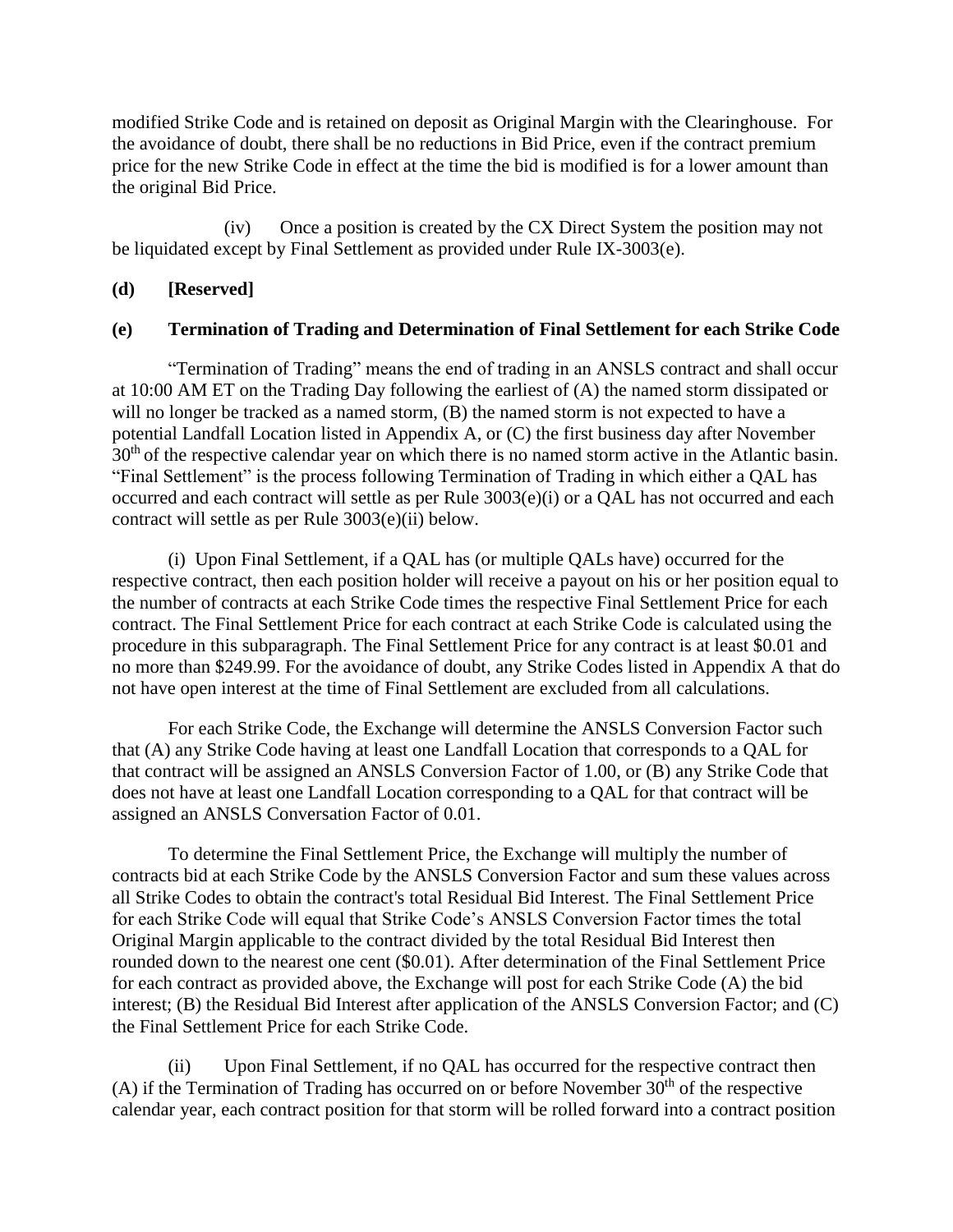for the same Strike Code for the next ANSLS contract that is available for trading in the sequence "A", "B", "C", et al that has not yet been named by the NHC, or (B) if the Termination of Trading has occurred after November 30<sup>th</sup> of the respective calendar year, the Final Settlement Price for each Strike Code will equal the total Original Margin applicable to the contract divided by the total open interest for all Strike Codes then rounded down to the nearest one cent (\$0.01).

For the avoidance of doubt, positions rolled forward under Rule 3003(e)(ii)(A) above will be rolled into the same Strike Code and at the Bid Price of the position being rolled.

(iii) Final Settlement of open positions in each contract will occur as soon as practical after the Exchange's calculation and verification of the Final Settlement Price for each Strike Code.

## **(f) Ticker Symbols**

Each ANSLS Contract will be identified as "WXANSLSyy@" where "yy" shall correspond to the two-digit year and " $@$ " shall be the ANSLS Contract's upper-case alphabetical designator, which shall be consistent with the alphabetical designator as determined by the World Meteorological Organization and posted on the NHC's website. For example, the first ANSLS Contract for the 2020 season shall be listed as WXANSLS20A, the second ANSLS Contract for the season shall be listed as WXANSLS20B, etc. If more than 21 storms are listed, then " $\hat{a}$ " shall be the lower-case alphabetical designator in sequence (e.g. "WXANSLS20a" would correspond to the "Alpha" storm).

### **(g) First Listing Day and Termination of Trading**

(i) The First Listing Day for the ANSLS "A" contract shall be the first Monday in January that is also a Business Day of each calendar year, unless otherwise posted on the Exchange website.

(ii) The First Listing Day for subsequent contracts in the sequence "B", "C", "D", et al will occur at 10:00 AM ET on the Trading Day following the NHC's naming of the immediately preceding storm in the sequence. No new contracts will be listed after November 30<sup>th</sup> of the calendar year. For example, when NHC announces that the "J" storm has formed, the Exchange shall list a contract on the "K" storm at 10:00 AM ET on the following Trading Day, except if the following Trading Day is after November  $30<sup>th</sup>$ .

# **(h) Trading Days and Trading Hours**

Trading Hours shall begin immediately upon listing and be available continuously until the Termination of Trading except that the Exchange may permit modifications to these Trading Days and Trading Hours for the purposes of (A) scheduled technology maintenance, (B) abbreviated holiday trading schedules, and (C) as required by market or environmental considerations. All such changes shall be posted on the Exchange website.

# **(i) [Reserved]**

**(j) Valid Strike Codes**